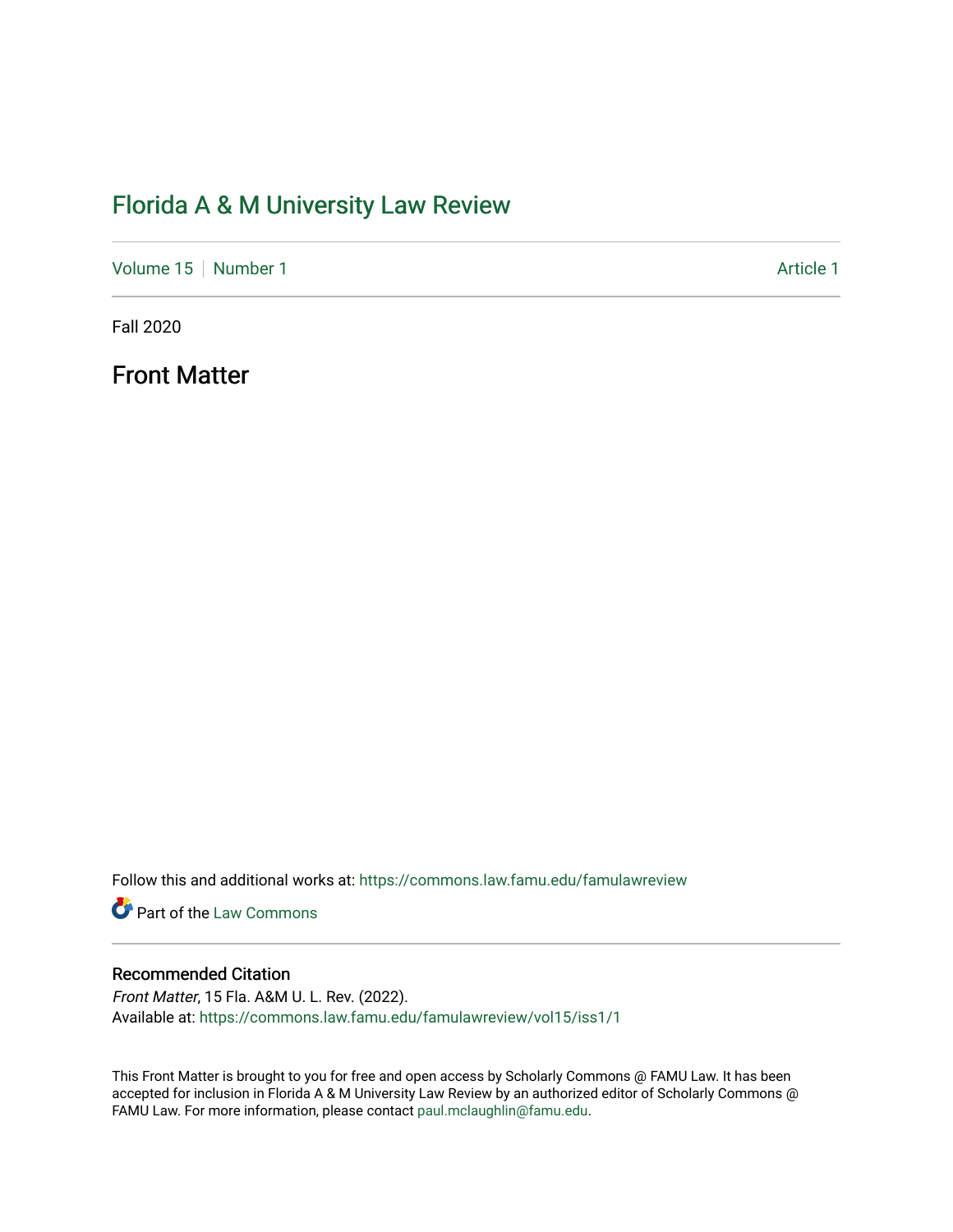VOLUME 15 FALL 2020/SPRING 2021 NUMBER 1



**Florida A&M University College of Law** Originally Established—1949 (Tallahassee, Florida) Reopened—Fall 2002 (Orlando, Florida)

To contact the Florida A&M University Law Review, or to order subscriptions:

FAMU Law Review Attention: Editor-in-Chief Florida A&M University College of Law 201 Beggs Avenue, Room 138 Orlando, Florida 32801 (407) 254-3298

© 2021 Florida A&M University College of Law. All Rights Reserved.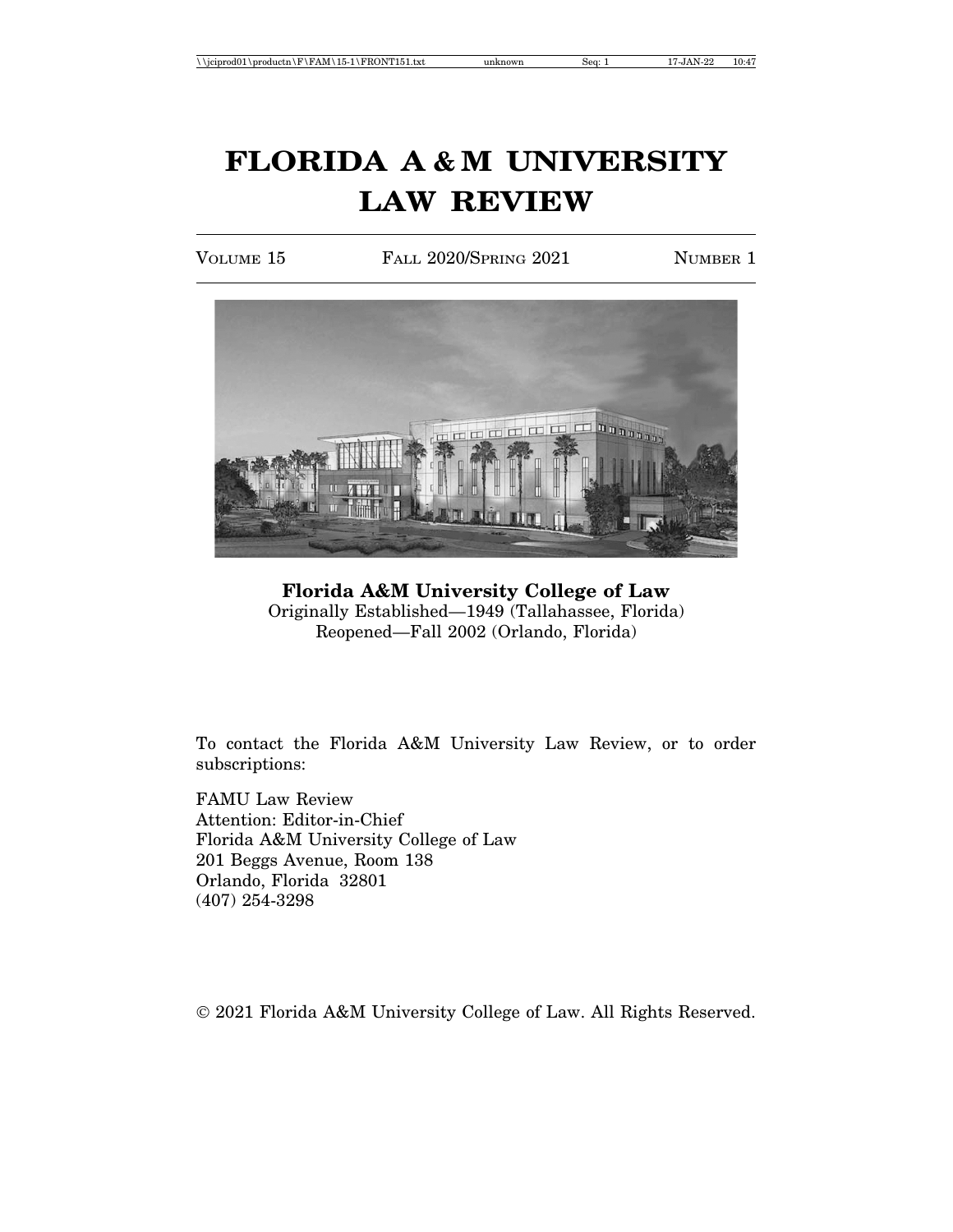| $\rightarrow$ \igiprod01\productn\F\FAM\15-1\FRONT151.txt | unknown | Sea: 2 | 17-JAN-22 | 10:47 |
|-----------------------------------------------------------|---------|--------|-----------|-------|
|-----------------------------------------------------------|---------|--------|-----------|-------|

The *Florida A&M University Law Review* (ISSN 1935-5173) is published annually by the Florida A&M University Law Review, Florida A&M University College of Law, 201 Beggs Avenue, Orlando, Florida 32801. The telephone number of the *Florida A&M University Law Review* is 407-254-3298. The *Florida A&M University Law Review* offices are located in Suite 138 in the Florida A&M University Law Library.

Subscriptions in the United States and Canada are \$15.00 per year, payable in advance; international subscription information is available upon request. Subscriptions are renewed automatically unless notice to the contrary is received. Address changes or other requests regarding subscription information should be directed to the Business Managing Editor, 407-254-3298.

Back issues may be obtained from Joe Christensen, Inc., 1540 Adams Street, Lincoln, Nebraska 68521. The telephone number is 1-800-228-5030. Prices are available upon request.

The *Florida A&M University Law Review* invites the submission of unsolicited manuscripts either through the mail or electronically. Directions for electronic submission can be found on ExpressO available at http://law.bepress.com/expresso/. Manuscripts should be sent to the attention of the Editor in Chief. The *Florida A&M University Law Review* requests that contributing authors disclose any economic interests and affiliations that may influence the views expressed in submissions.

The citations in the *Florida A&M University Law Review* conform to *The Bluebook: A Uniform System of Citation* (21st ed. 2020).

Except as otherwise provided, the author of each article in this issue has granted permission for copies of that article to be made for classroom use, provided that (1) copies are distributed at or below cost, (2) author and journal are identified, (3) proper notice of copyright is affixed to each copy, and (4) the user obtains permission to make such copies from the *Florida A&M University Law Review* or the author.

The views expressed in the *Florida A&M University Law Review* are those of the authors and do not necessarily reflect the policies or opinions of the Florida A&M University Law Review, the Florida A&M University College of Law, or Florida A&M University.

Postage is paid at Orlando, Florida and additional mailing offices. POSTMASTER: Send address changes to Florida A&M University Law Review, Florida A&M University Law Review, 201 Beggs Avenue, Orlando, Florida 32801.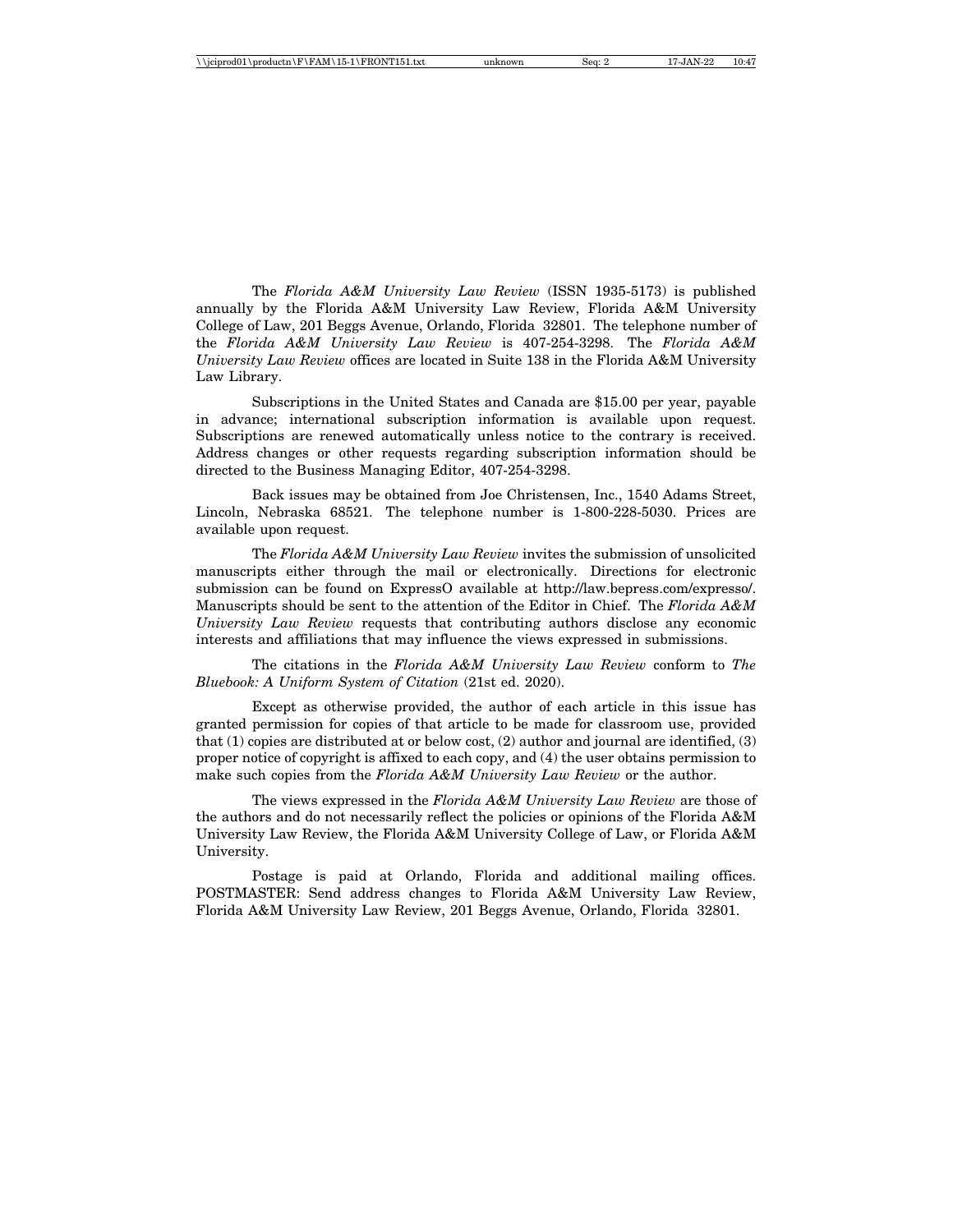VOLUME 15 FALL 2020/SPRING 2021 NUMBER 1

### **EDITORIAL BOARD** 2020-2021

MIKAYLA E. ALMEIDA *Editor-in-Chief*

JAKOB UZZLE ASIA EVANS

*Executive Editor Executive Articles Editor*

*Notes & Comments Editor Business Managing Editor*

ELLIOT O. JACKSON ANGELICA PRINCE

#### **STAFF EDITORS**

ANGEL SOTO KENDRA WILLIS DENZEL BLACKWOOD LAURA CEPERO STEPHANIE LOPEZ RIVER MERCEDES PARKS SOLEG MCWILLIAM SAMENDIO MATHIEU VANESSA AGOSTO MATTHEW SMITH SYDNY ARNEAUD SHANICE CAMERON VALERIE CHANT DAVID **OLIVIA GARCIA** CHRISTIAN GRANADOS JASMINE HERNANDEZ BENJAMIN KAUFMAN LACRESHA PIERRE

SARA JENSON KIMBERLY KAGLE

**FACULTY ADVISOR** PROF. JOSEPH K. GRANT

#### **EDITORIAL BOARD** 2021-2022

SHANICE CAMERON *Editor-in-Chief*

BENJAMIN KAUFMAN VALERIE CHANT DAVID *Executive Editor Executive Articles Editor*

SARA JENSEN OLIVIA GARCIA

*Notes & Comments Editor Business Managing Editor*

**FACULTY ADVISOR** PROF. OMAR SALEEM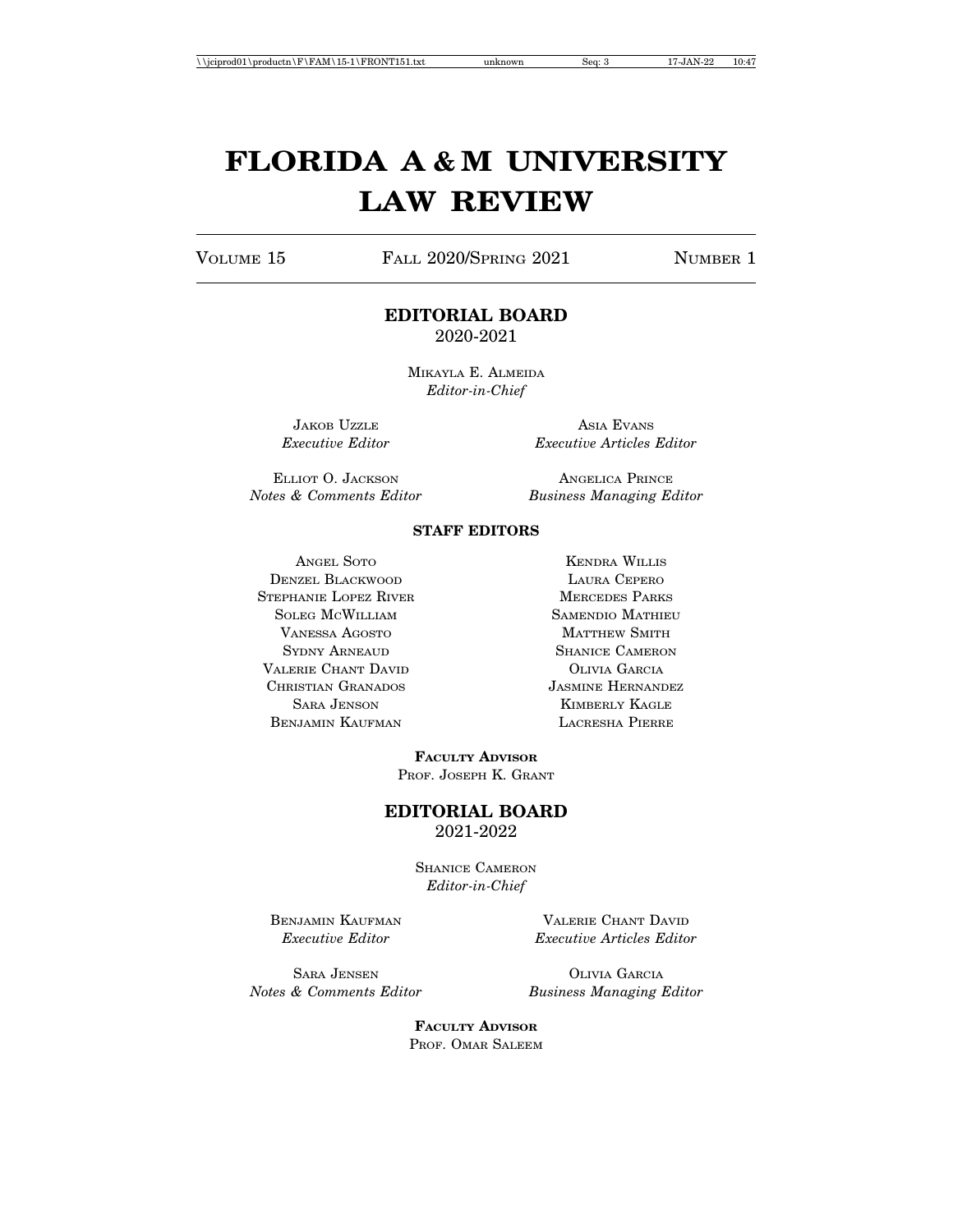### STATEMENT OF EDITORIAL POLICY

The *Florida A&M University Law Review* is a journal that encourages thought-provoking scholarship by selecting articles that challenge existing assumptions and customary beliefs across a myriad of legal, cultural, and social issues. The opinions expressed in the included works are solely those of the contributing authors. The *Florida A&M University Law Review* and Florida A&M University do not necessarily share or endorse any particular views expressed in the articles published herein.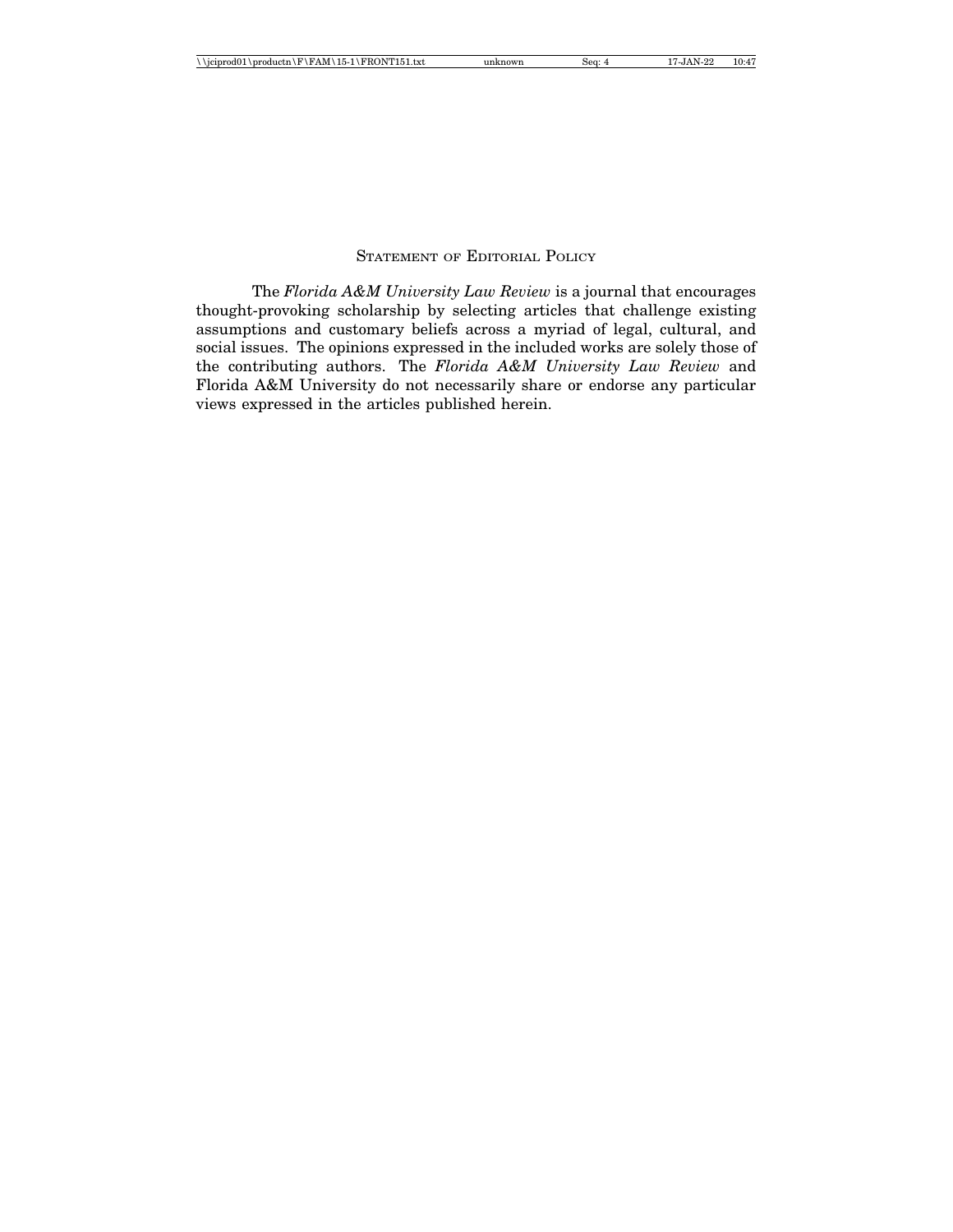VOLUME 15 FALL 2020/SPRING 2021 NUMBER 1

### **FLORIDA A&M UNIVERSITY-COLLEGE OF LAW**

#### **ADMINISTRATION**

DEIDRÉ A. KELLER, B.A., J.D., DEAN & PROFESSOR OF LAW

MARKITA D. COOPER, A.B., J.D., ASSOCIATE DEAN FOR ACADEMIC AFFAIRS & PROFESSOR OF LAW

JONATHAN FINEMAN, B.A., J.D., ASSOCIATE DEAN FOR STUDENT LEARNING AND ASSESSMENT & ASSOCIATE PROFESSOR OF LAW

#### **FACULTY OF LAW**

NICOLA BOOTHE-PERRY, B.S., J.D., PROFESSOR OF LAW

ROBERT ABRAMS, B.A., J.D., PROFESSOR OF LAW

PATRICIA BROUSSARD, B.S., J.D., PROFESSOR OF LAW

JEFFERY M. BROWN, B.A., J.D., ASSOCIATE PROFESSOR OF LAW

RHODA PIERRE CATO, B.A., J.D., INSTRUCTOR OF LAW

EUNICE CAUSSADE-GARCIA, B.A., J.D., LEGAL CLINIC INSTRUCTOR

ANN MARIE B. CAVAZOS, B.S., J.D., PROFESSOR OF LAW

DENISE CESPEDES, B.A., M.A., J.D., LEGAL RESEARCH AND WRITING **INSTRUCTOR** 

KIM CRAG-CHADERTON, B.A., J.D., LEGAL CLINIC INSTRUCTOR

MARK DOROSIN, B.A., M.A., J.D., DIRECTOR OF LEGAL CLINIC AND FIELD PLACEMENTS & ASSOCIATE PROFESSOR OF LAW

JOHN DUNCAN, B.A., M.A., M.S., M.B.P.A., J.D., PH.D., PROFESSOR OF LAW

JOSEPH GRANT, A.B., J.D., PROFESSOR OF LAW

RONALD C. GRIFFIN, B.A., J.D., PROFESSOR OF LAW

PRISCILLA HARRIS, B.A., J.D., LEGAL RESEARCH AND WRITING INSTRUCTOR

WILLIAM HENSLEE, B.A., M.F.A., J.D., PROFESSOR OF LAW

ARETO IMOUKHUEDE, B.A., J.D., PROFESSOR OF LAW

DARRYL K. JONES, B.A., J.D., LL.M., PROFESSOR OF LAW

YOLANDA JONES, M.S.L.S., J.D., PH.D., DIRECTOR OF LAW LIBRARY & ASSOCIATE PROFESSOR OF LAW

LUNDY LANGSTON, B.S., J.D., LL.M., PROFESSOR OF LAW

JEREMY I. LEVITT, B.A., J.D., PH.D., DISTINGUISHED PROFESSOR OF INTERNATIONAL LAW

REGINALD J. MITCHELL, SR., B.S., M.B.A., J.D., DIRECTOR OF ACADEMIC SUCCESS AND BAR PREPARATION

LEROY PERNELL, B.A., J.D., PROFESSOR OF LAW

SHIV PERSAUD, B.A., J.D., ASSOCIATE PROFESSOR OF LAW

CYNTHIA RAMKELLAWAN, B.A., J.D., LL.M., ACADEMIC SUPPORT AND BAR PREPARATION INSTRUCTOR

RHONDA REAVES, B.A., J.D., PROFESSOR OF LAW

REGINALD M. GREEN, B.A., J.D., ASSOCIATE DEAN FOR STUDENT SERVICES & **ADMINISTRATION**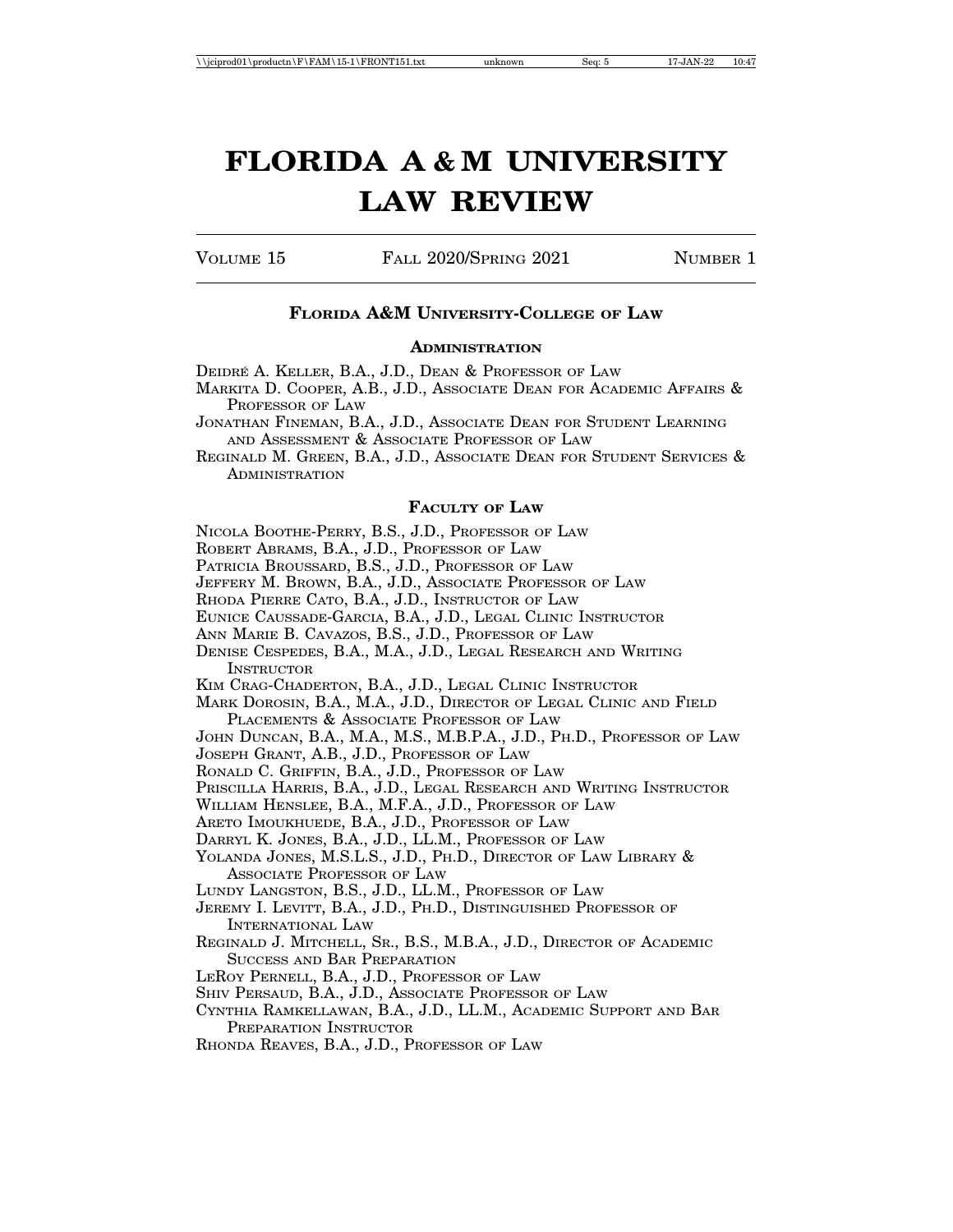MARITZA REYES, B.A., J.D., LL.M., PROFESSOR OF LAW

OMAR SALEEM, B.A., J.D., LL.M., PROFESSOR OF LAW

JENNIFER SMITH, B.S., J.D., PROFESSOR OF LAW

PHYLLIS TAITE, B.C.J., J.D., LL.M., PROFESSOR OF LAW

TONYA WALKER, B.A., J.D., INTERIM DIRECTOR OF LEGAL RESEARCH AND WRITING & INSTRUCTOR

MARLESE WELLS, B.A., J.D., ACADEMIC SUPPORT AND BAR PREPARATION **INSTRUCTOR** 

EURILYNNE ANISE WILLIAMS, B.A., J.D., ASSISTANT DIRECTOR AND INSTRUCTOR OF ACADEMIC SUCCESS AND BAR PREPARATION

#### **VISITING FACULTY**

JOSEPH RICHARD HURT, B.A., M.A., J.D., LL.M., VISITING PROFESSOR OF LAW CASSANDRA HARRIS-STARKS, B.B.A ., J.D., VISITING INSTRUCTOR, LEGAL RESEARCH & WRITING

BENJAMIN PRIESTER, B.A., J.D., VISITING PROFESSOR OF LAW GAIL RICHMOND, A.B., M.B.A., J.D., VISITING PROFESSOR OF LAW

#### **BOARD OF TRUSTEES**

CHAIR KELVIN LAWSON VICE-CHAIR KIMBERLY MOORE ANN MARIE CAVAZOS OTIS CLIATT, II THOMAS W. DORTCH, JR. MICHAEL DUBOSE KRISTIN HARPER DAVID LAWRENCE JR. BELVIN PERRY, JR. CRAIG REED KENWARD STONE NICOLE WASHINGTON

\*The foregoing list is as of the 2021-2022 academic year.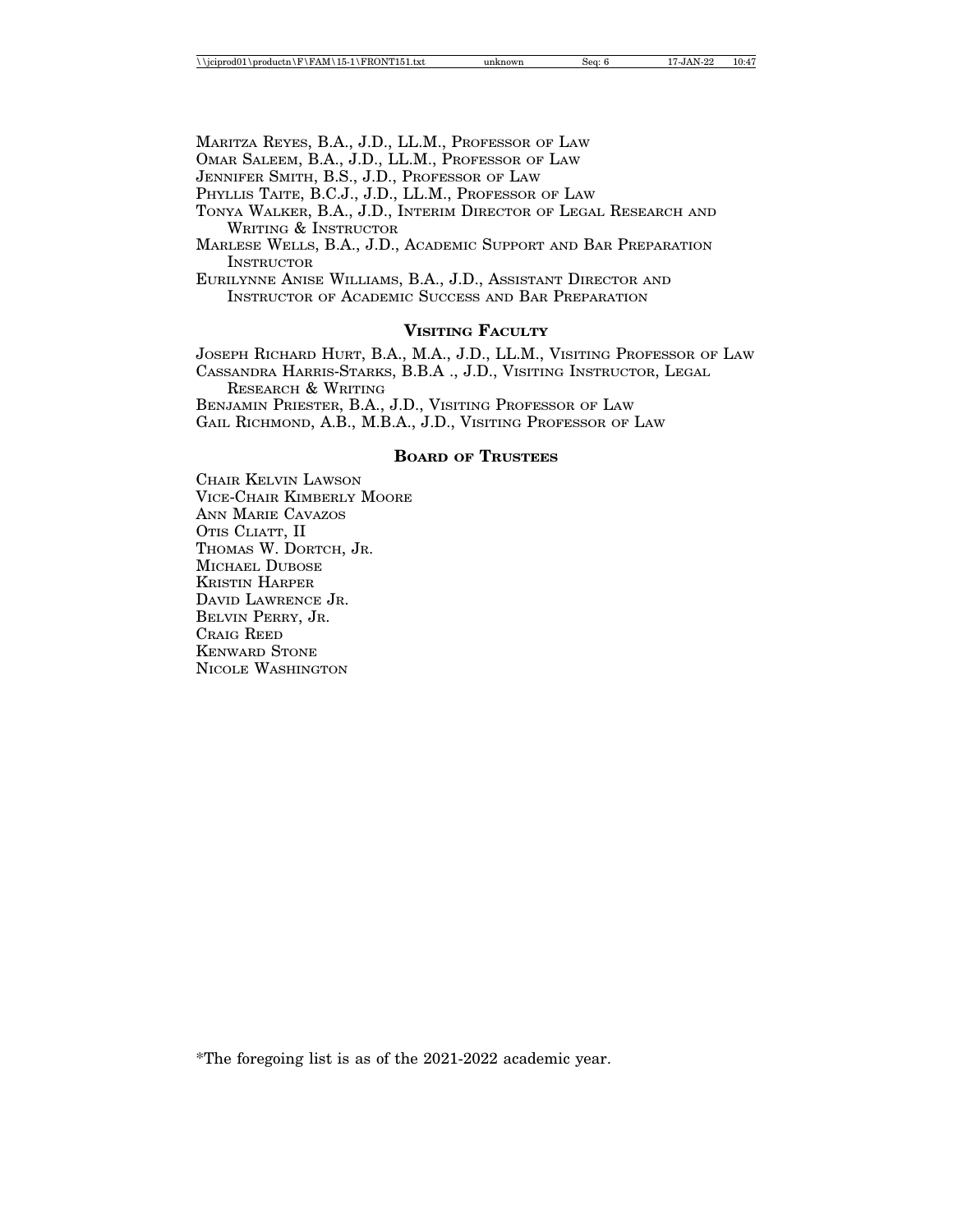VOLUME 15 FALL 2020/SPRING 2021 NUMBER 1

## TABLE OF CONTENTS

### ARTICLE

| Leviathan Goes to Washington:   |  |
|---------------------------------|--|
| How to Assert the Separation of |  |
| Powers in Defense of Future     |  |
|                                 |  |